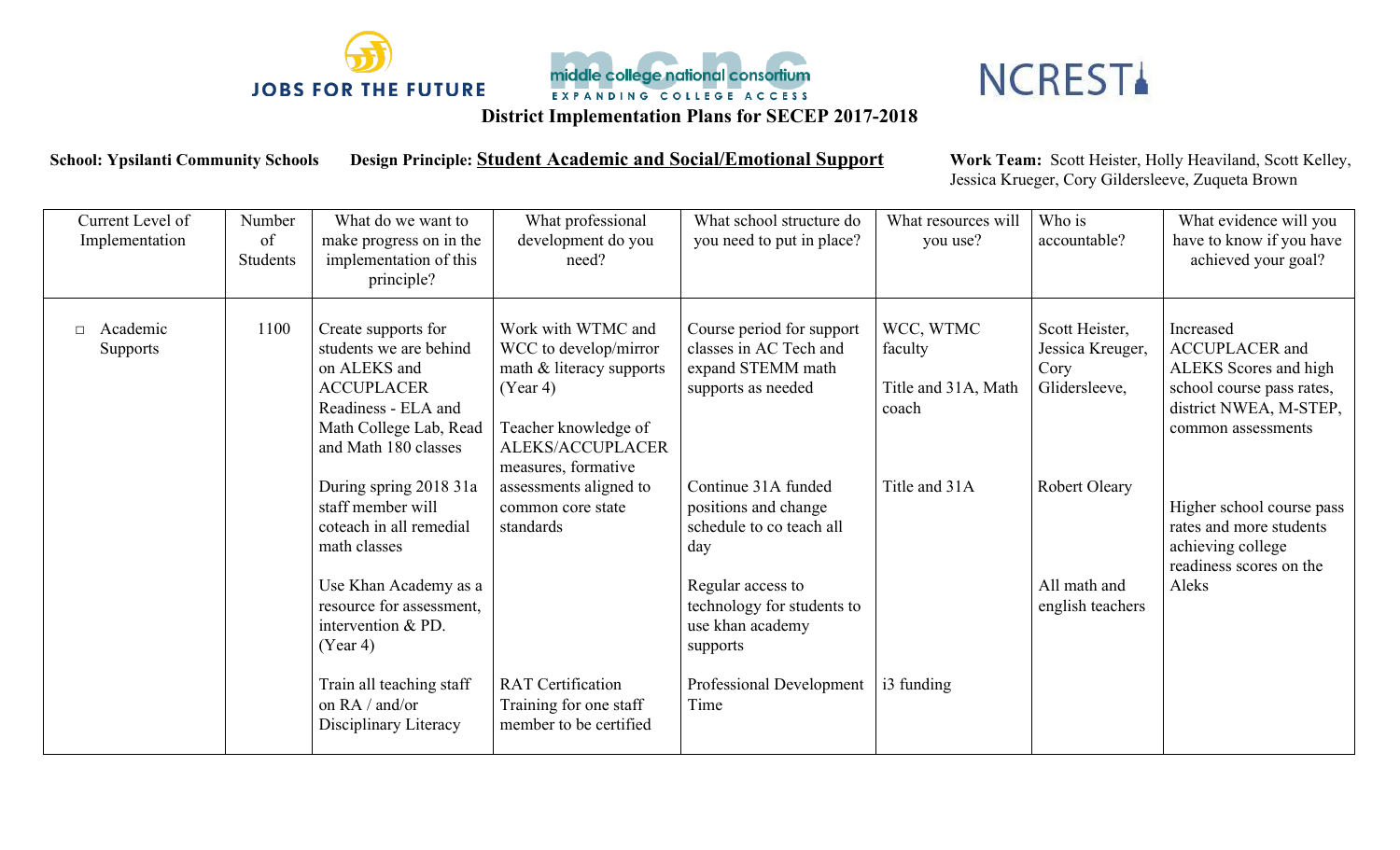|                                                                               |                                                                                                                                                                                                         | RA / Disciplinary<br><b>Literacy Summer</b><br>Training<br>Guided Reading Training<br>for MS and HS Staff                          |                                                                      |                                                                                                                     |                                                                                                              |                                                                                                                                                  |
|-------------------------------------------------------------------------------|---------------------------------------------------------------------------------------------------------------------------------------------------------------------------------------------------------|------------------------------------------------------------------------------------------------------------------------------------|----------------------------------------------------------------------|---------------------------------------------------------------------------------------------------------------------|--------------------------------------------------------------------------------------------------------------|--------------------------------------------------------------------------------------------------------------------------------------------------|
| $\Box$ Implement<br>Freshman<br>Academy                                       | Freshman Academy to<br>provide social and<br>academic supports<br>Strengthen soft skills<br>program for entire<br>secondary programs<br>(Year 4)                                                        | Continue ic3 class (year<br>4)<br>soft skills PD with design<br>time to make it ours;<br>observe it in action at<br>WTMC fall 2018 | Freshman Advisor                                                     | WCC, WTMC<br>faculty<br>31A funding                                                                                 | Freshman<br>Academy<br>teachers<br>Andre Paker<br>Jessica Kreuger,<br>Linday<br>Hersberger and<br>Noah Weber | Increase in students who<br>successfully gain credit in<br>Freshman year                                                                         |
| Social/Emotional<br>$\Box$<br>Supports                                        | <b>Grizzly Center</b><br>Social Workers                                                                                                                                                                 | <b>Restorative Practice PD</b><br>with all new staff<br>(refresher for vetran)<br>staff)                                           |                                                                      | i3, Title and 31A                                                                                                   | Cory<br>Gildersleeve and<br>Laura<br>Frey-Greathouse                                                         | decrease in discipline<br>increase graduation and<br>course pass rate                                                                            |
| Supports for<br>$\Box$<br>development of<br>college<br>organization<br>skills | Participate in College<br>Application Week,<br>FAFSA county action<br>team, FutureCorp and<br>supports for students<br>currently dual enrolled<br>visits to campus<br>replicate at the middle<br>school | Training was provided by<br>MCAN and Washtenaw<br>Futures-local college<br>access network                                          | WCC & YCS joint work<br>team designated<br>continue college advisors | I3 funding, WCC,<br>MCAN funding and<br>EMU funding.<br>transportation for<br>after school and<br>college readiness | Chris Donoghue,<br><b>College Coaches</b><br>and Ashley<br>Krysyncski,<br>Washtenaw<br><b>Futures</b>        | Dual Enrollments<br>increases<br>College Enrollment<br>Increases<br><b>Increased FAFSA</b><br>completion, maintaining<br>or expanding numbers of |